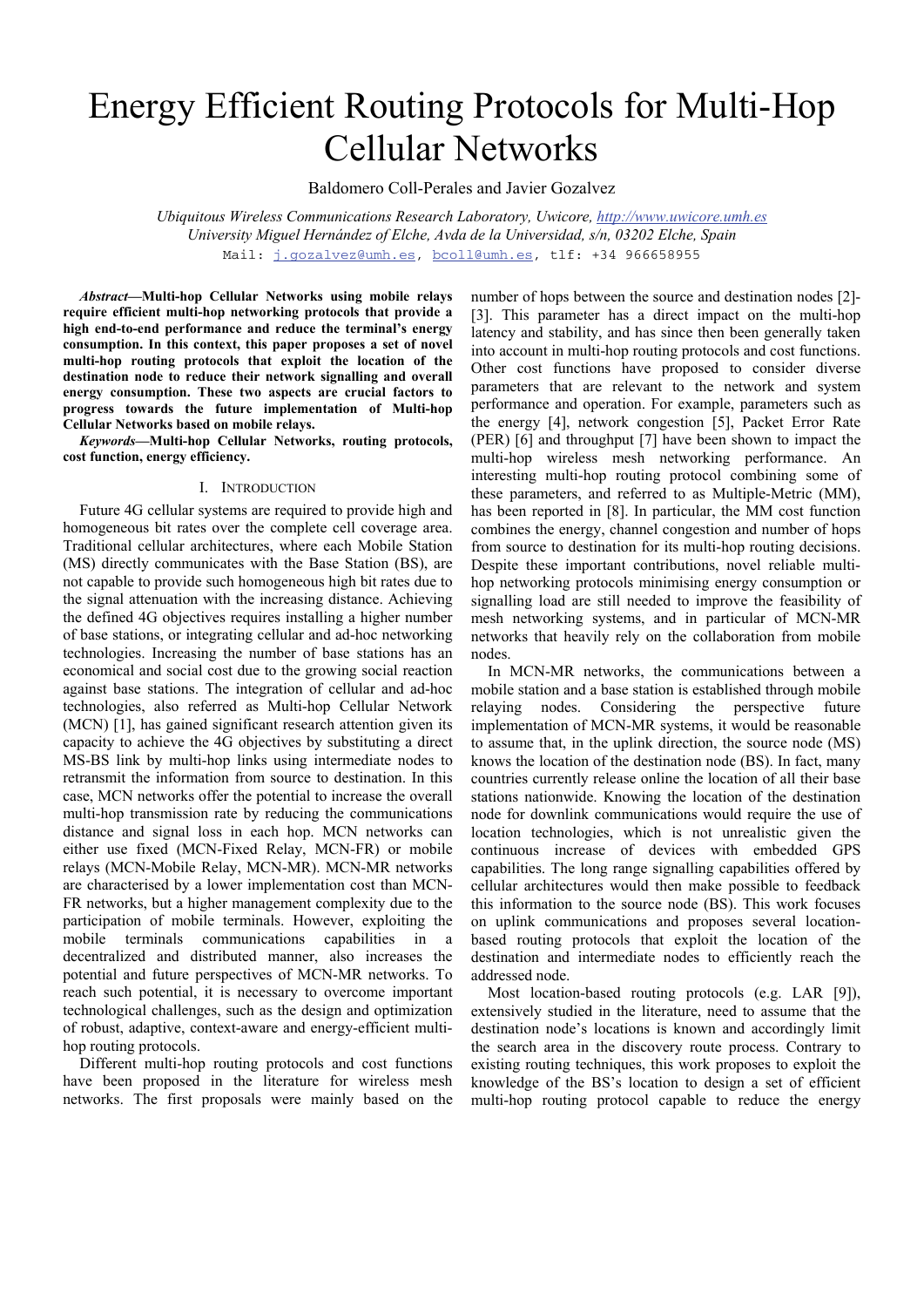consumption. The proposed techniques, besides reducing the signalling load and network congestion in the route search process, outperform the related previous work using a cost function to select the route that best fit to the MCN-MR communications requirements. Relevant results have been mainly achieved with one of the novel proposal, which allows the existence of a limited number of relaying nodes that are not in the direction towards the destination. The goal of the proposed work has been focused on compromises techniques that adequately balance performance and energy consumption.

# II. 802.11S STANDARD

The IEEE 802.11s standard [10] could represent a suitable candidate for the multi-hop ad-hoc operation of MCN-MR networks since it incorporates all networking functions necessary for the establishment and management of wireless mesh networks. In particular, it defines new networking functions such as the mesh discovery process, mesh route establishment, channel selection, mesh links management, congestion control, authentication and security. In this context, this work is based on IEEE802.11s, although the contributions here presented could perfectly be implemented in other wireless mesh networking standards.

The mesh network discovery process is enabled through the periodic broadcast exchange of beaconing messages among neighboring nodes. The routing protocol proposed in the 802.11s standard is the Hybrid Wireless Mesh Protocol (HWMP), which includes both a reactive and proactive operational mode. In this paper, we focus on the reactive modified version of the AODV (Ad-Hoc On-Demand Distance Vector) protocol that is part of HWMP. AODV [2] is a reactive routing protocol that only searches and establishes a route when the source has information to transmit and does not know the route to reach the destination node; therefore overall network information is not required unlike proactive protocols. In this case, the source node sends a broadcast Route REQuest (RREQ) message that is retransmitted by neighboring nodes. When the destination node receives the RREQ message, it replies with a unicast Route REPly (RREP) message to confirm the route establishment. The reception of RREQ and RREP messages allow intermediate nodes to know their neighboring nodes in the route towards the source and destination nodes.

In the original AODV protocol, the route selected between the source and destination nodes is that with the lower latency, which generally coincides with the route with the lowest number of hops from source to destination. This is the case because an intermediate node only retransmits the first RREQ message it receives from a neighboring node in the quest for a multi-hop route from source to destination. Such RREQ message, and therefore the particular multi-hop route we are looking to establish, is identified by a given sequence number. If the intermediate node receives the same RREQ message (i.e. with the same sequence number as the first one) from a different neighboring node, the original AODV protocol would discard it. On the other hand, the modified AODV protocol, and in particular the on-demand routing mechanism included in the 802.11s standard [10] and

implemented in this work, allows for other routes to be considered and analysed, and therefore does not discard the second received RREQ message. In this case, the modified AODV protocol evaluates whether the cost of the new route is lower or higher than the previously identified route, with the cost computed following a cost function. To compute the cost of each peer link, the 802.11s proposes the *Airtime Link* metric but allows for other metrics and cost functions to be implemented.

### III. SIMULATION ENVIRONMENT

To investigate the performance of the proposed multi-hop routing protocols, this study is based on a 2250m x 2250m Manhattan type scenario emulated with the ns2 software platform. The base station is located at the centre of the scenario, and nodes move following the '*Random Walk Obstacle*' model [11]. Nodes communicate using the 5.8GHz 802.11a technology. The propagation loss is modelled through the deterministic pathloss model implemented in the WINNER project for the urban micro-cellular scenario. Despite not considering equal transmitting and receiving antenna heights, to the author's knowledge this model is one of the most complete ones for urban environments with low BS antenna heights. In addition, the WINNER model differentiates between Line of Sight (LOS) and Non LOS (NLOS) conditions [12].

The implemented traffic model follows the on-off bursty pattern characteristic of data transmissions but does not try to exactly characterise any specific traffic source. In particular, the model simulates 200 seconds traffic sessions where *on* and *off* periods last 5 and 15 seconds respectively. The defined *off* period ensures that the nodes routing tables validity has expired at the start of the following *on* period. During the *on* period, the source nodes transmit 50 packets to the BS. The remaining simulation platform parameters are summarised in Table I.

| Parameter                | Value |  |
|--------------------------|-------|--|
| Number of nodes          | 500   |  |
| Buildings width (m)      | 225   |  |
| Street width (m)         | 25    |  |
| Transmission power (W)   | 0.2   |  |
| Transmission rate (Mbps) | 12    |  |
| Node's speed $(m/s)$     | 1.5   |  |
| Data packet size (bytes) | 500   |  |
| Beacon's period (s)      | 5     |  |
| Simulation time (s)      | 10000 |  |

TABLE I. NS2 SIMULATION PARAMETERS

#### IV.MULTIPLE-METRICS ROUTING PROTOCOL

The Multiple-Metrics (MM) proposal [8] has been selected as the reference technique over which to compare the energy efficient MCN-MR multi-hop routing protocols proposed in this work. This is the case because of its high performance, and the fact that its cost function is based on some of the most relevant parameters (energy, channel congestion and number of hops from source to destination) for the performance and operation of MCN-MR networks.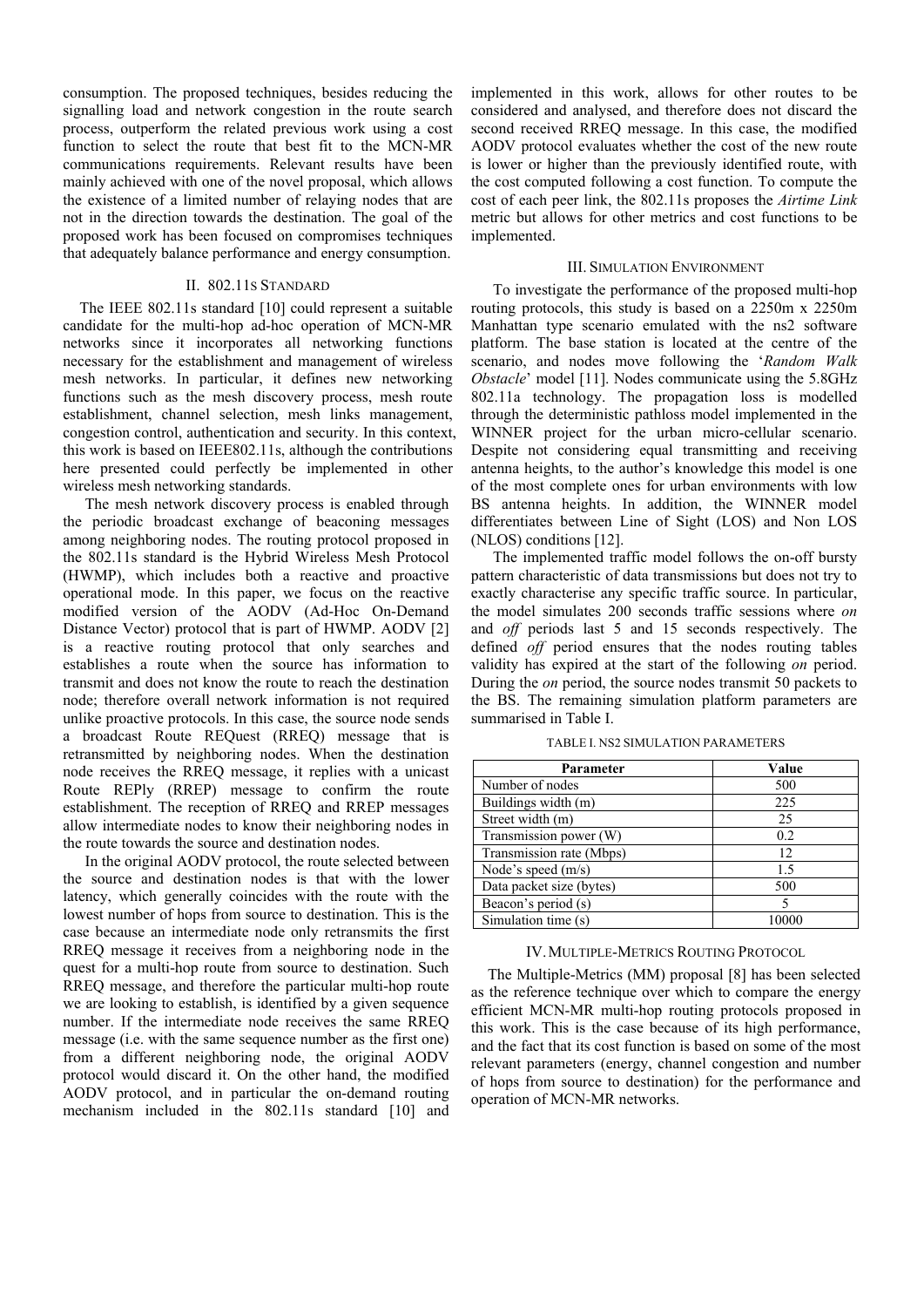# *A. MM Implementation*

MM defines different possible routes from source to destination, and characterises their cost using a lineal cost function dependent on the number of hops, the channel congestion and the node's energy. The objective is then to select the multi-hop route that minimises the cost function, with the possibility to differently weight each parameter based on the operating conditions or the specific network topology. The MM cost function is defined as follows:

$$
\cos t = \alpha_{1} \cdot hops + \alpha_{2} \cdot load + \alpha_{3} \cdot energy \tag{1}
$$

where *hops* represents the number of hops from source to destination, *load* the channel congestion, and *energy* the node's energy consumption. The  $\alpha$  variables are defined to weight the importance of the three parameters in the MM cost function. In our implementation, all parameters have been equally weighted.

The MM implementation reported in [8] considers CBR traffic and estimates the channel congestion using the time interval between two data packets. Since this approach is not feasible for bursty data traffic, the channel congestion is here estimated using the beacon messages that are regularly transmitted in the IEEE 802.11s standard. In the absence of channel congestion, a node would be periodically receiving the beacon messages from a neighboring node. As the channel congestion increases, the reception of the beacon message can be delayed, with the delay increasing with the channel congestion. Given that the beacon's periodicity is known by all nodes, this work estimates the channel congestion using the beacon's message reception delay. In this case, the time interval between beaconing messages (*intvl*) is estimated as:

$$
intvl = \frac{t_{\text{now}} - t_{\text{last\_beacon}} - t_{\text{beacon}}}{t_{\text{beacon}}}; 0 \leq intvl \leq 1
$$
 (2)

with  $t_{now}$ ,  $t_{last\; became}$  and  $t_{beacon}$  representing the current time, the time at which the last beacon was received and the beacon's periodicity, respectively. The *load* is then estimated considering the previous *load* estimate as follows:

$$
load = (1 - \beta) \cdot load_{previous} + \beta \cdot \text{intvl} \tag{3}
$$

with the  $\beta$  parameter offering the possibility to differently weight the importance of the last *load* and *intvl* estimates.

The MM implementation reported in [8] looked at minimizing energy consumption through a power control mechanism. On the other hand, this work does not implement a power control mechanism, and the *energy* represents the energy consumed by a node. In this case, the energy inclusion in the MM cost function is focused at maximizing the node's lifetime battery by trying to distribute the energy consumption over all the nodes of the network.

# *B. MM Performance*

The MM cost function is here evaluated using the modified AODV protocol defined in the 802.11s standard, and that is referred in [8] as MMRP-I (Multiple Metric Routing Protocol-

Improvement). For simplicity, this implementation is further noted as MM. Figure 1 depicts the packet delivery ratio to the destination node with regards to the packets generated at the application level (rate\_app), and the routed packets (rate\_net). As it can be observed from Figure 1, MM achieves high delivery ratios. This high performance is due to its cost function and routing protocol that broadcasts its route discovery process in all directions, and finally selects the route offering the lower cost. This broadcast process is enabled by the modified AODV protocol that allows intermediate nodes to retransmit a previously received RREQ message if it exhibits a lower route cost. However, the achieved high MM performance comes at the expense of a significant signalling load, represented in Figure 2 as the ratio between the number of retransmitted RREQ messages by intermediate nodes and the number of RREQ messages generated by the source node per route selection. Such signalling load can increase the channel congestion and significantly reduce the node's energy, which will in turn impact the MCN-MR operation. To reduce this constraint, this work proposes and evaluates a set of energy efficient MCN-MR multi-hop routing protocols, aimed at maintaining MM's performance while reducing its signalling load and energy cost.



Figure 1. Application and routing Packet Delivery Ratios (in %).



Figure 2. Ratio between the number of retransmitted RREQ messages by intermediate nodes and the number of RREQ messages generated by the source node per route selection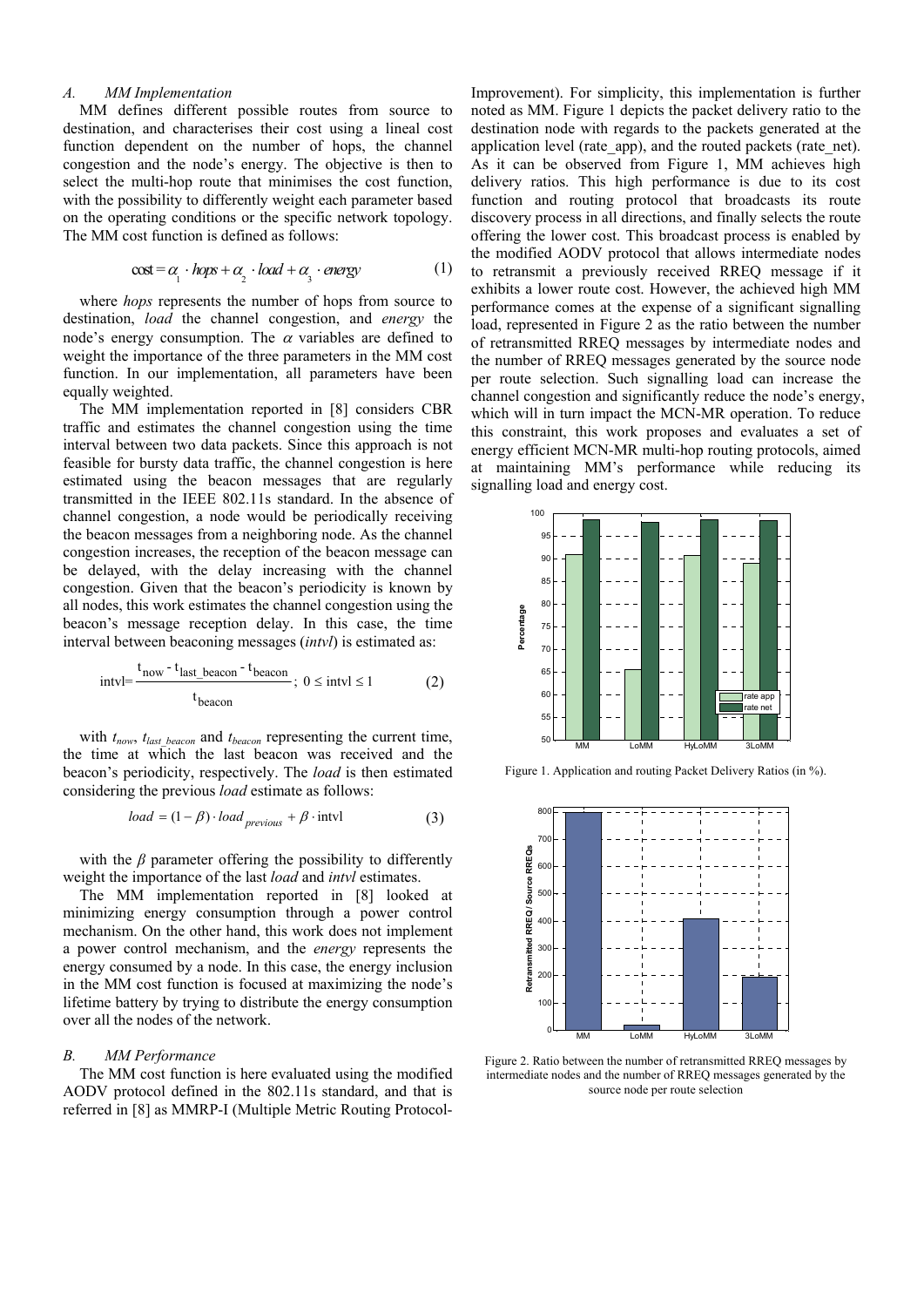# V. ENERGY EFFICIENT MCN-MR MULTI-HOP ROUTING PROTOCOLS

To overcome the potential signalling and energy inefficiencies of multi-hop networking protocols, this work proposes a set of protocols tailored for MCN-MR networks, and that base their operation on the knowledge of the destination node's location. All the proposed techniques are based on the MM cost function, but modify the protocol to select the relaying nodes.

# A. *Location based-Multiple Metrics*

The first proposal, referred to as Location based-Multiple Metrics (LoMM), is based on the MM cost function, but modifies the 802.11s multi-hop route search. In particular, LoMM does not allow intermediate nodes that are further away from the destination node (i.e. the base station) than the previous relaying node to retransmit RREQ messages. This change reduces network flooding by ensuring that each hop progresses towards the destination node. After all viable routes have been identified, LoMM selects the route with the lower cost following the MM cost function.

The results depicted in Figure 2 clearly show that limiting the relaying nodes to only those in the direction towards the destination significantly reduces the signalling load and the potential multi-hop routing channel congestion. In particular, LoMM reduces by 97% the signalling load compared to the original MM proposal. However, this significant signalling load reduction comes at the expense of decreasing the application packet delivery ratio due to the reduced number of candidate relaying nodes (Figure 1). In fact, 95% of the application packets discarded by the LoMM proposal are discarded by the source node due to its inability to find a route from source to destination. On the other hand, when such route is established, the LoMM proposal achieves a high packet delivery ratio with respect to the routed packets (Figure 1), and increases the application throughput by 18% with respect to the original MM proposal (Figure 3). This improvement is due to the fact that exploiting the destination node's location in the routing process reduces the number of hops to reach the destination and the distance from source to destination (Table II).



Figure 3. Application throughput for established routes

# B. *Hybrid Location and Multiple Metrics*

The Hybrid Location and Multiple Metrics (HyLoMM) proposal has been designed to find a compromise between the MM performance and the LoMM efficiency. HyLoMM technique follows the same philosophy in the route discovery process as LAR-2 [9], but using MM cost function to select the best route instead of the first arrival route. In the modified on-demand AODV protocol, the source node is allowed to launch several route requests if it does not receive a RREP message from the destination node before a timer expires. In this context, the hybrid HyLoMM proposal performs its first route search using the LoMM mechanism, and if it is not capable to find a route between the source and destination, it performs the following route searches using the original MM technique in order to maximize the probability to establish a route from source to destination.

Figure 1 shows that HyLoMM is capable to increase the application packet delivery ratio and achieve the same performance as the original MM proposal. This performance improvement with respect to LoMM comes at the expense of reducing the application throughput for the established routes (Figure 3) due to a higher route distance and number of hops from source to destination (Table II). In addition, it is important to note that HyLoMM reduces the signalling load (Figure 2) with respect to the original MM by 48%, highlighting its capacity to offer a compromise between performance and efficiency.

TABLE II. MULTI-HOP ROUTING OPERATION

| <b>Technique</b>              | MМ   | LoMM  | <b>HvLoMM</b> | 3LoMM  |
|-------------------------------|------|-------|---------------|--------|
| Number of hops                | 7.16 | 5.63  | 711           | 7.07   |
| Route distance $(m)$   1191.9 |      | 980.8 | 1192.8        | 1178.2 |

#### C. *x-hops Location permissive-Multiple Metrics*

As it has been observed from the previous proposals, limiting the candidate relaying nodes by using the knowledge of the destination node's location, can help reduce the signalling load of multi-hop networking protocols, and therefore increase their future implementation perspectives. However, the results obtained have also shown that in a context of continuous mobility and challenging propagation conditions, a certain compromise in the selection of relaying nodes must be reached to guarantee a satisfactory multi-hop end-to-end performance. To this aim, and after analysing the performance and operation of LoMM and HyLoMM, the authors finally propose the x-hops Location permissive-Multiple Metrics (xLoMM) technique. In LoMM, only nodes in the direction towards the destination node could be selected as relaying nodes. xLoMM follows the LoMM operating principle, except that it allows for a maximum of *x* relaying nodes that are not in the direction towards the destination node as estimated by LoMM. With this approach, xLoMM aims to exploit, whenever possible, the knowledge of the destination's location to improve its implementation efficiency. However, xLoMM does not sacrifice performance to efficiency, and still allows selecting a maximum of *x* relaying nodes that do not progress towards the destination. In this paper, the allowed